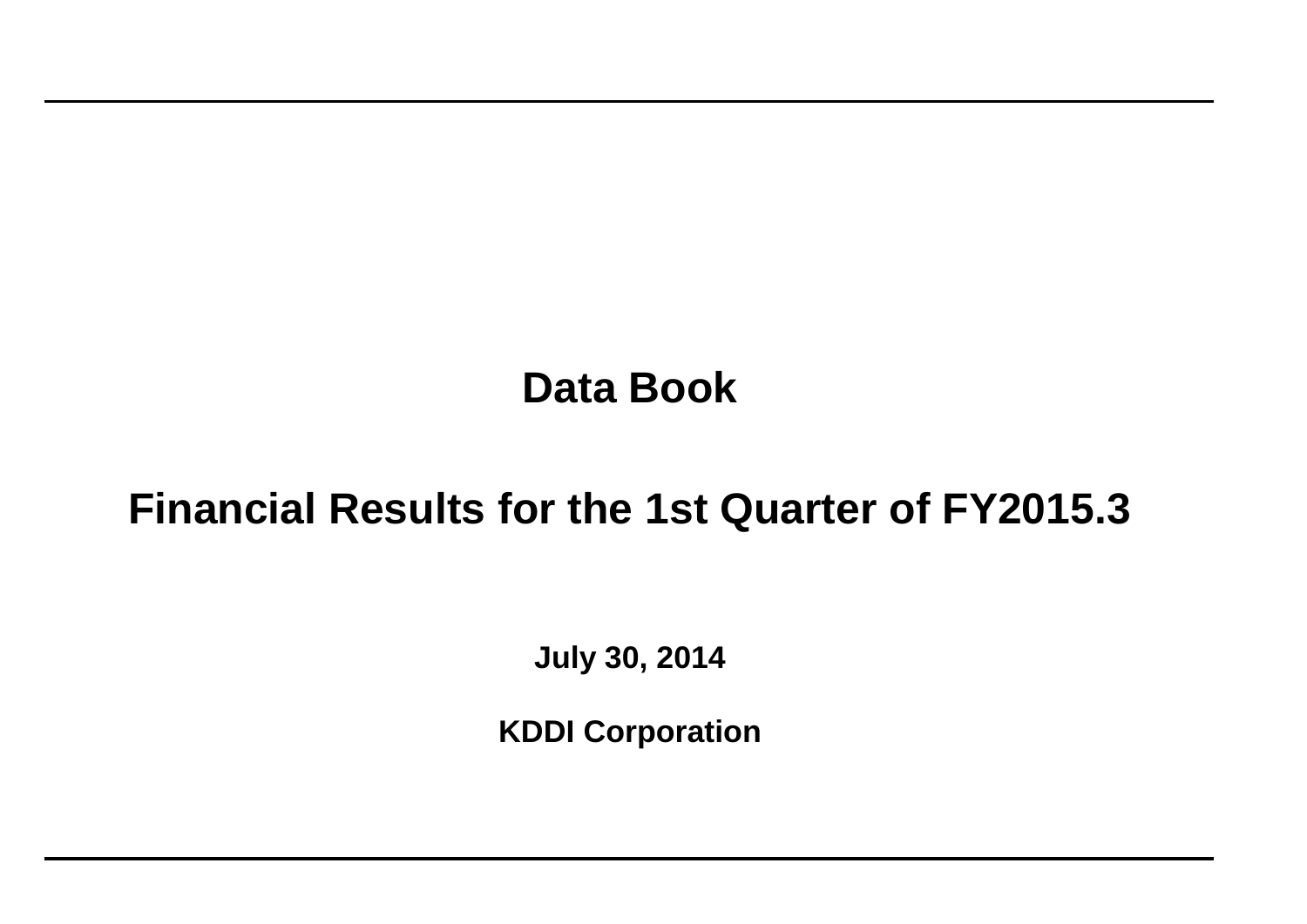|                                          |           |           |           |                |              |           |                          | <b>Unit: Millions of Yen</b> |
|------------------------------------------|-----------|-----------|-----------|----------------|--------------|-----------|--------------------------|------------------------------|
| <b>Consolidated Statement</b>            |           |           | FY2014.3  |                |              |           | FY2015.3                 |                              |
|                                          | <b>1Q</b> | 2Q        | 3Q        | 4Q             | <b>Total</b> | 1Q        | <b>Progress</b>          | <b>Total</b><br>(Forecast)   |
| <b>Operating revenues</b>                | 1,002,423 | 1,051,357 | 1,126,118 | 1,153,729      | 4,333,628    | 1,020,552 | 22.2%                    | 4,600,000                    |
| <b>Telecommunications business</b>       | 631,541   | 649,448   | 660,222   | 667,946        | 2,609,157    | 662,859   |                          |                              |
| <b>Other business</b>                    | 370,883   | 401,910   | 465,896   | 485,783        | 1,724,471    | 357,693   |                          |                              |
| <b>Operating income</b>                  | 178,652   | 168,961   | 185,636   | 129,996        | 663,245      | 194,791   | 26.7%                    | 730,000                      |
| <b>Ordinary income</b>                   | 181,920   | 170,162   | 186,511   | 124,296        | 662,887      | 194,705   | 26.5%                    | 735,000                      |
| <b>Extraordinary income (loss)</b>       | (31,609)  | (263)     | (238)     | (10, 148)      | (42, 258)    |           |                          |                              |
| <b>Net income</b>                        | 68,175    | 94,833    | 105,646   | 53,385         | 322,038      | 113,514   | 26.8%                    | 424,000                      |
| <b>Comprehensive income</b>              | 80,294    | 115,003   | 122,585   | 70,477         | 388,359      | 117,008   |                          |                              |
| <b>Total assets</b><br>$*1$              | 4,580,649 | 4,634,681 | 4,843,082 |                | 4,945,757    | 4,885,478 | $\overline{\phantom{0}}$ |                              |
| Shareholders' equity<br>$*1$             | 2,580,833 | 2,883,314 | 2,865,941 | $\blacksquare$ | 2,916,990    | 2,961,217 |                          |                              |
| Shareholders' equity ratio<br>$*1$       | 50.2%     | 55.4%     | 54.8%     |                | 55.1%        | 56.6%     |                          |                              |
| Shareholders' equity per share (Yen) * 1 | 2,986     | 3,106     | 3,181     |                | 3,262        | 3,314     |                          |                              |
| Free cash flows                          | 55,000    | 118,038   | 58,907    | (5,995)        | 225,950      | (7, 313)  | $\blacksquare$           | 245,000                      |
| <b>Depreciation</b>                      | 115,143   | 113,522   | 118,763   | 122,670        | 470,098      | 117,032   | 23.7%                    | 493,000                      |
| <b>Amortization of goodwill</b>          | 6,970     | 7,017     | 7,603     | 6,664          | 28,255       | 6,631     | 23.7%                    | 28,000                       |
| Capex (cash flow basis)                  | 108,030   | 131,717   | 133,066   | 198,986        | 571,799      | 143,338   | 24.7%                    | 580,000                      |
| <b>EBITDA</b>                            | 304,987   | 295,955   | 317,175   | 267,953        | 1,186,069    | 326,398   | 25.5%                    | 1,278,000                    |
| <b>EBITDA margin</b>                     | 30.4%     | 28.1%     | 28.2%     | 23.2%          | 27.4%        | 32.0%     | $\blacksquare$           | 27.8%                        |
| Interest bearing debt<br>$*1 * 2$        | 1,185,683 | 890,721   | 1,041,507 | $\blacksquare$ | 1,084,966    | 1,115,975 |                          |                              |
| Net debt<br>$*1 * 2$                     | 1,017,636 | 743,019   | 833,891   | $\blacksquare$ | 872,436      | 953,795   | $\blacksquare$           | $\blacksquare$               |
| Debt / EBITDA Ratio                      |           |           |           | $\blacksquare$ | 0.91         |           | ٠                        |                              |
| $*1$<br><b>Debt / Equity Ratio</b>       | 0.52      | 0.35      | 0.39      | $\blacksquare$ | 0.40         | 0.40      |                          |                              |

**\* 1 These figures are as of the end of each financial year.**

**\* 2 Including Euro yen zero coupon convertible bonds.**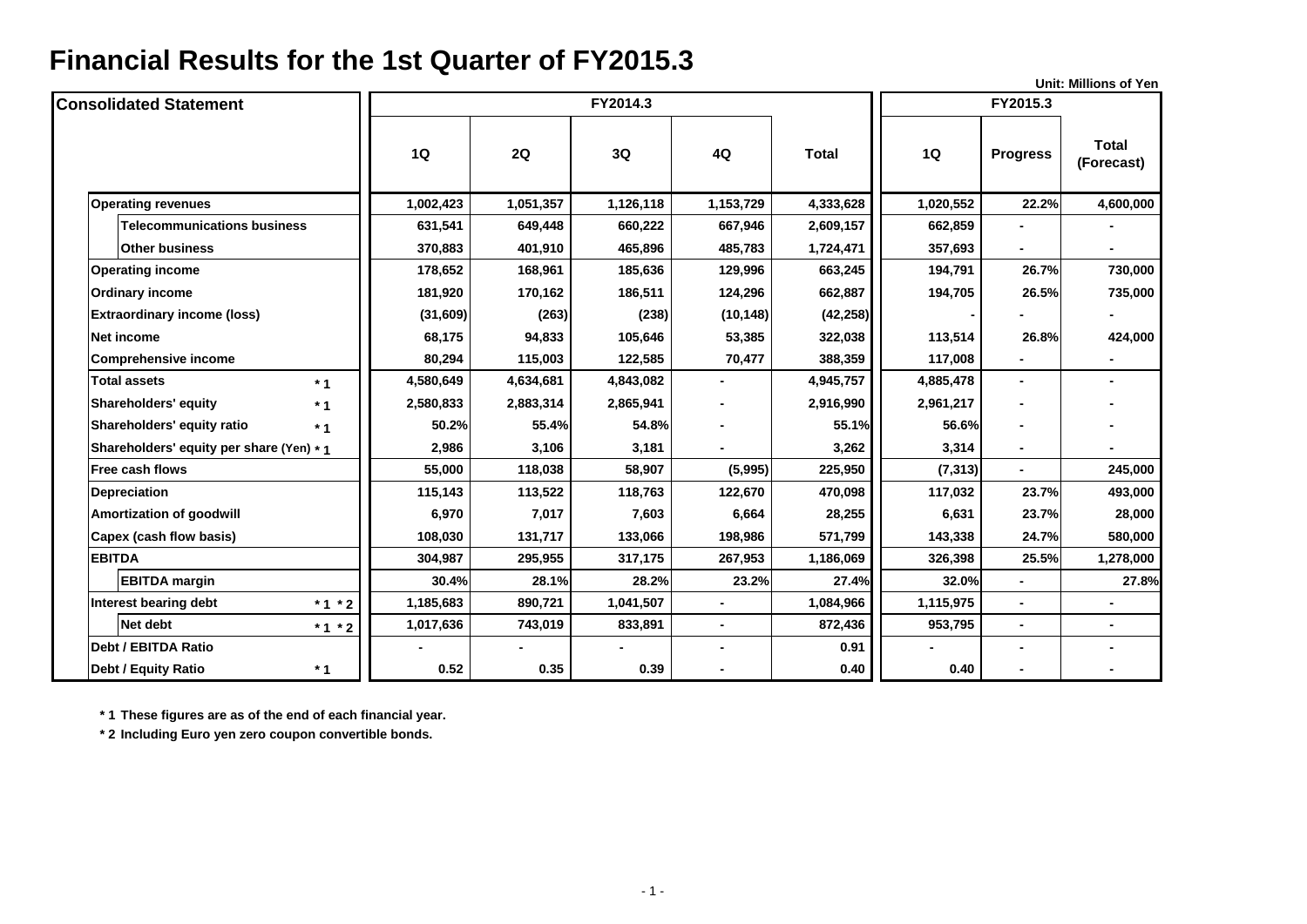**Unit: Millions of Yen**

| <b>Personal Services segment</b> |         |         | FY2015.3 |         |              |         |                 |                            |
|----------------------------------|---------|---------|----------|---------|--------------|---------|-----------------|----------------------------|
|                                  | 1Q      | 2Q      | 3Q       | 4Q      | <b>Total</b> | 1Q      | <b>Progress</b> | <b>Total</b><br>(Forecast) |
| <b>Operating revenues</b>        | 784,570 | 818,869 | 886,199  | 878,213 | 3,367,851    | 780,617 | 21.9%           | 3,560,000                  |
| Sales outside the group          | 766,177 | 799,346 | 865,717  | 857,418 | 3,288,658    | 760,227 | 22.0%           | 3,460,000                  |
| Sales within the group           | 18,392  | 19,524  | 20,482   | 20,795  | 79,193       | 20,390  | 20.4%           | 100,000                    |
| <b>Operating income</b>          | 135,216 | 125,484 | 144,690  | 101,794 | 507,184      | 155,864 | 27.8%           | 560,000                    |
| <b>Depreciation</b>              | 99,628  | 97,067  | 101,913  | 105,003 | 403,610      | 100,371 | 23.8%           | 422,000                    |
| <b>Amortization of goodwill</b>  | 5,724   | 5,482   | 6,157    | 5,102   | 22,465       | 5,036   | 25.2%           | 20,000                     |
| <b>EBITDA</b>                    | 244,763 | 234,230 | 257,232  | 219,482 | 955,707      | 269,033 | 26.2%           | 1,026,000                  |
| <b>EBITDA</b> margin             | 31.2%   | 28.6%   | 29.0%    | 25.0%   | 28.4%        | 34.5%   |                 | 28.8%                      |

**Unit: Millions of Yen**

| <b>Value Services segment</b> |        |        | FY2015.3 |        |              |                |                 |                            |
|-------------------------------|--------|--------|----------|--------|--------------|----------------|-----------------|----------------------------|
|                               | 1Q     | 2Q     | 3Q       | 4Q     | <b>Total</b> | 1Q             | <b>Progress</b> | <b>Total</b><br>(Forecast) |
| <b>Operating revenues</b>     | 49,080 | 50,733 | 54,594   | 58,116 | 212,522      | 54,497         | 22.7%           | 240,000                    |
| Sales outside the group       | 37,508 | 38,895 | 42,548   | 45,677 | 164,629      | 42,474         | 21.8%           | 195,000                    |
| Sales within the group        | 11,571 | 11,837 | 12,046   | 12,439 | 47,894       | 12,023         | 26.7%           | 45,000                     |
| <b>Operating income</b>       | 13,609 | 13,624 | 13,678   | 10,696 | 51,607       | 15,187         | 26.6%           | 57,000                     |
| <b>Depreciation</b>           | 2,212  | 2,715  | 2,460    | 2,509  | 9,897        | 2,562<br>21.2% |                 | 12,100                     |
| Amortization of goodwill      | 444    | 580    | 496      | 501    | 2,021        | 530            | 26.5%           | 2,000                      |
| <b>EBITDA</b>                 | 16,287 | 16,972 | 16,889   | 14,344 | 64,493       | 18,333         | 25.5%           | 72,000                     |
| <b>EBITDA</b> margin          | 33.2%  | 33.5%  | 30.9%    | 24.7%  | 30.3%        | 33.6%          | ٠               | 30.0%                      |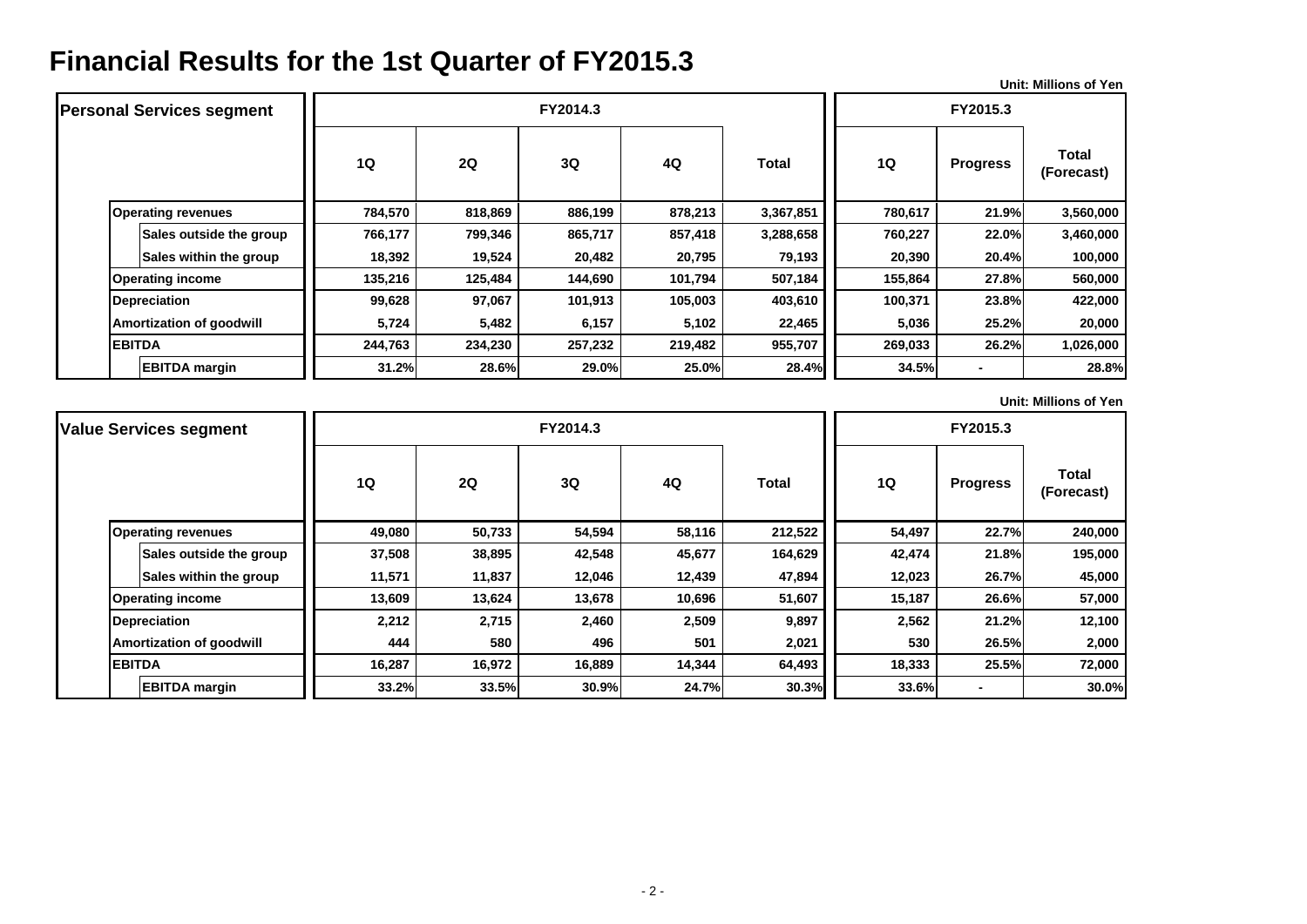**Unit: Millions of Yen**

| <b>Business Services segment</b> |         |         |         | FY2015.3 |              |                 |                 |                            |
|----------------------------------|---------|---------|---------|----------|--------------|-----------------|-----------------|----------------------------|
|                                  | 1Q      | 2Q      | 3Q      | 4Q       | <b>Total</b> | 1Q              | <b>Progress</b> | <b>Total</b><br>(Forecast) |
| <b>Operating revenues</b>        | 157,742 | 164,352 | 168,805 | 184,012  | 674,912      | 161,883         | 23.5%           | 690,000                    |
| Sales outside the group          | 138,917 | 145,773 | 149,400 | 164,295  | 598,385      | 142,286         | 23.3%           | 610,000                    |
| <b>Sales within the group</b>    | 18,826  | 18,579  | 19,405  | 19,718   | 76,527       | 19,596          | 24.5%           | 80,000                     |
| <b>Operating income</b>          | 25,494  | 25,112  | 21,803  | 14,056   | 86,464       | 19,658          | 21.8%           | 90,000                     |
| Depreciation                     | 10,356  | 10,189  | 10,996  | 11,449   | 42,990       | 22.9%<br>10,465 |                 | 45,600                     |
| <b>Amortization of goodwill</b>  |         |         |         |          |              |                 |                 |                            |
| <b>EBITDA</b>                    | 36,002  | 35,588  | 33,125  | 25,992   | 130,706      | 30,253          | 22.1%           | 137,000                    |
| <b>EBITDA</b> margin             | 22.8%   | 21.7%   | 19.6%   | 14.1%    | 19.4%        | 18.7%           | ۰               | 19.9%                      |

**Unit: Millions of Yen**

| <b>Global Services segment</b>  |        |        | FY2015.3 |        |              |        |                 |                            |
|---------------------------------|--------|--------|----------|--------|--------------|--------|-----------------|----------------------------|
|                                 | 1Q     | 2Q     | 3Q       | 4Q     | <b>Total</b> | 1Q     | <b>Progress</b> | <b>Total</b><br>(Forecast) |
| <b>Operating revenues</b>       | 58,679 | 64,578 | 65,903   | 74,465 | 263,625      | 66,660 | 21.5%           | 310,000                    |
| Sales outside the group         | 50,448 | 55,383 | 57,407   | 65,730 | 228,968      | 58,734 | 21.0%           | 280,000                    |
| Sales within the group          | 8,231  | 9,195  | 8,496    | 8,735  | 34,657       | 7,925  | 26.4%           | 30,000                     |
| <b>Operating income</b>         | 2,228  | 2,486  | 3,604    | 3,089  | 11,408       | 2,678  | 19.1%           | 14,000                     |
| <b>Depreciation</b>             | 2,845  | 3,022  | 3,027    | 3,276  | 12,170       | 3,278  | 23.6%           | 13,900                     |
| <b>Amortization of goodwill</b> | 802    | 908    | 909      | 1,016  | 3,635        | 1,020  | 25.5%           | 4,000                      |
| <b>EBITDA</b>                   | 5,878  | 6,428  | 7,560    | 7,420  | 27,286       | 6,979  | 21.8%           | 32,000                     |
| <b>EBITDA</b> margin            | 10.0%  | 10.0%  | 11.5%    | 10.0%  | 10.4%        | 10.5%  | $\blacksquare$  | 10.3%                      |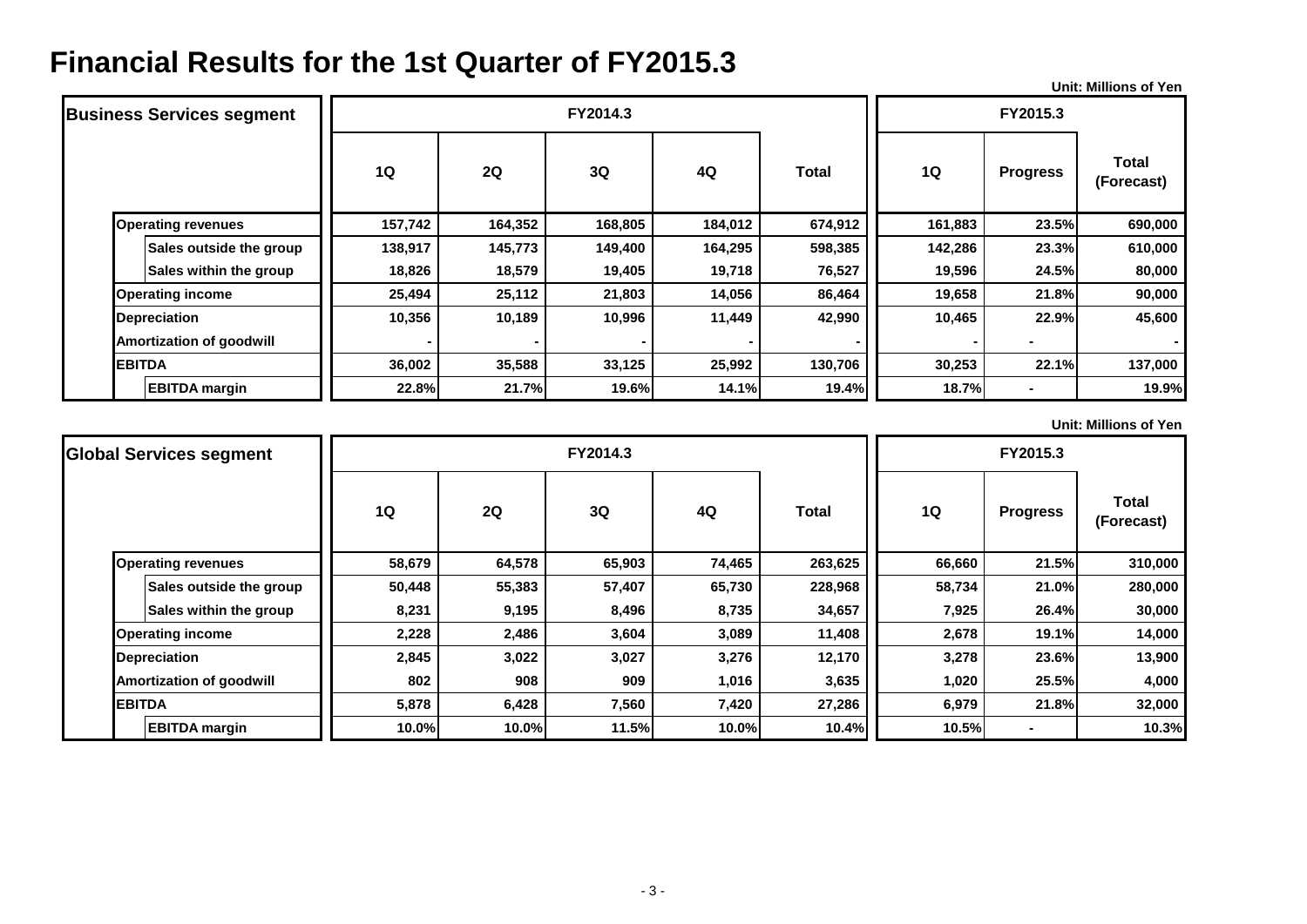**Unit: Millions of Yen**

| <b>Others</b> |                                 |        |        | FY2014.3  |        |              |           | FY2015.3        |                            |  |
|---------------|---------------------------------|--------|--------|-----------|--------|--------------|-----------|-----------------|----------------------------|--|
|               |                                 | 1Q     | 2Q     | <b>3Q</b> | 4Q     | <b>Total</b> | <b>1Q</b> | <b>Progress</b> | <b>Total</b><br>(Forecast) |  |
|               | <b>Operating revenues</b>       | 30,545 | 35,021 | 36,465    | 47,987 | 150,019      | 40,049    | 23.3%           | 172,000                    |  |
|               | Sales outside the group         | 9,373  | 11,960 | 11,046    | 20,610 | 52,988       | 16,830    | 19.1%           | 88,000                     |  |
|               | Sales within the group          | 21,172 | 23,061 | 25,420    | 27,377 | 97,030       | 23,220    | 27.6%           | 84,000                     |  |
|               | <b>Operating income</b>         | 2,333  | 2,033  | 2,155     | 572    | 7,093        | 1,530     | 21.9%           | 7,000                      |  |
|               | <b>Depreciation</b>             | 301    | 345    | 392       | 417    | 1,455        | 402       | 23.9%<br>1,680  |                            |  |
|               | <b>Amortization of goodwill</b> | ۰      | 47     | 42        | 45     | 134          | 45        | 24.9%           | 180                        |  |
|               | <b>EBITDA</b>                   | 2,681  | 2,447  | 2,601     | 987    | 8,715        | 1,977     | 22.0%           | 9,000                      |  |
|               | <b>EBITDA</b> margin            | 8.8%   | 7.0%   | 7.1%      | 2.1%   | 5.8%         | 4.9%      |                 | 5.2%                       |  |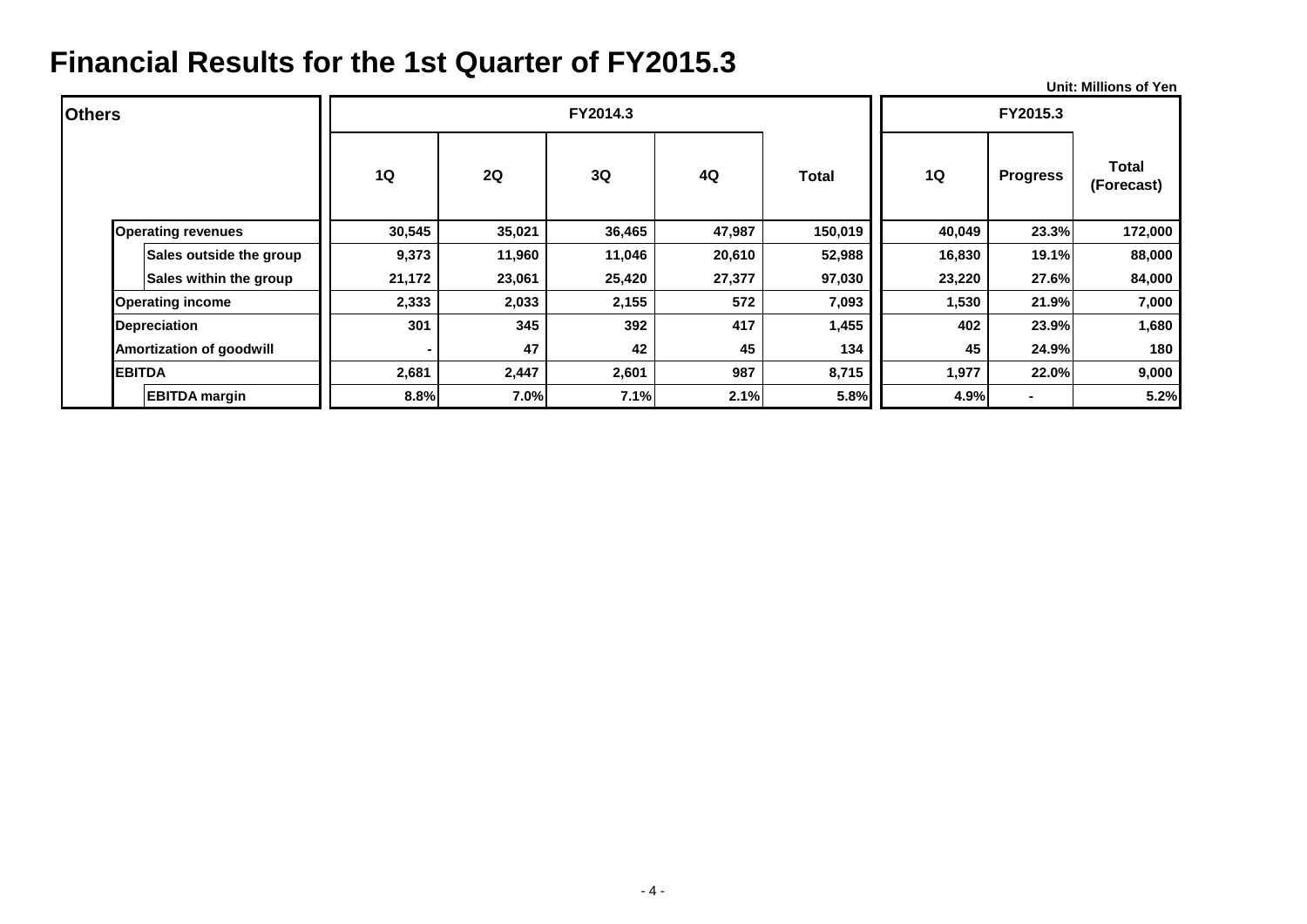|                                                                 |           |          |          |         |              |         |                 | <b>Unit: Millions of Yen</b> |
|-----------------------------------------------------------------|-----------|----------|----------|---------|--------------|---------|-----------------|------------------------------|
| <b>Personal Services segment</b>                                |           |          | FY2014.3 |         |              |         | FY2015.3        |                              |
| Details of operating revenues<br>Sales outside the group        | 1Q        | 2Q       | 3Q       | 4Q      | <b>Total</b> | 1Q      | <b>Progress</b> | <b>Total</b><br>(Forecast)   |
| <b>Operating revenues</b>                                       | 766,177   | 799,346  | 865,717  | 857,418 | 3,288,658    | 760,227 | 22.0%           | 3,460,000                    |
| <b>Communications fee revenues</b>                              | 579,129   | 591,995  | 601,112  | 603,465 | 2,375,701    | 602,439 | 2,476,000       |                              |
| <b>Mobile</b>                                                   | 404,941   | 418,711  | 425,978  | 429,479 | 1,679,109    | 429,088 | 24.3%           | 1,768,000                    |
| <b>Fixed-line</b>                                               | 174,188   | 173,284  | 175,133  | 173,986 | 696,592      | 173,351 | 24.5%           | 708,000                      |
| $*1$<br><b>FTTH</b>                                             | 46,041    | 46,245   | 46,816   | 47,438  | 186,540      | 47,043  |                 |                              |
| <b>CATV · Cable-plus phone</b><br>$*2$                          | 111,723   | 112,476  | 113,118  | 113,425 | 450,741      | 113,245 |                 |                              |
| <b>Others</b>                                                   | 16,425    | 14,564   | 15,199   | 13,124  | 59,311       | 13,063  |                 |                              |
| Handset revenues, repair revenues, others                       | 187,049   | 207,350  | 264,605  | 253,953 | 912,957      | 157,788 | 16.0%           | 984,000                      |
|                                                                 |           |          |          |         |              |         |                 | <b>Unit: Millions of Yen</b> |
| <b>Value Services segment</b>                                   |           | FY2014.3 |          |         |              |         |                 |                              |
| <b>Details of operating revenues</b><br>Sales outside the group | <b>1Q</b> | 2Q       | 3Q       | 4Q      | <b>Total</b> | 1Q      | <b>Progress</b> | <b>Total</b><br>(Forecast)   |
| <b>Operating revenues</b>                                       | 37,508    | 38,895   | 42,548   | 45,677  | 164,629      | 42,474  | 21.8%           | 195,000                      |
| Value-added revenues<br>$*3$                                    | 24,709    | 26.944   | 28,582   | 33,015  | 113,250      | 29,530  | 24.0%           | 123,000                      |
| <b>Others</b>                                                   | 12,800    | 11,951   | 13,966   | 12,662  | 51,379       | 12,945  | 18.0%           | 72,000                       |
|                                                                 |           |          |          |         |              |         |                 | <b>Unit: Millions of Yen</b> |
| <b>Business Services segment</b>                                |           |          | FY2014.3 |         |              |         | FY2015.3        |                              |
| Details of total operating revenues<br>Sales outside the group  | <b>1Q</b> | 2Q       | 3Q       | 4Q      | <b>Total</b> | 1Q      | <b>Progress</b> | <b>Total</b><br>(Forecast)   |
| <b>Operating revenues</b>                                       | 138,917   | 145,773  | 149,400  | 164,295 | 598,385      | 142,286 | 23.3%           | 610,000                      |

**\* 1 KDDI + CTC + OCT + OTNet**

**\* 2 Revenues from J:COM Group's & JCN Group's operations including broadcasting, Internet, telephone, VOD, construction charges and revenues of Cable-plus phone** 

**Mobile 59,431 62,817 65,411 69,764 257,422 60,936 22.0% 277,000 Fixed-line 72,587 74,596 75,376 83,727 306,287 72,979 24.2% 301,000 Others 6,899 8,361 8,613 10,804 34,676 8,371 26.2% 32,000**

**\* 3 Sales of "in-house and cooperative services including au Smart Pass + settlement commissions + advertising" of Personal Services segment's au subscriptions**

**\* 4 Subsidiary sales in Business Services segment**

**\* 4**